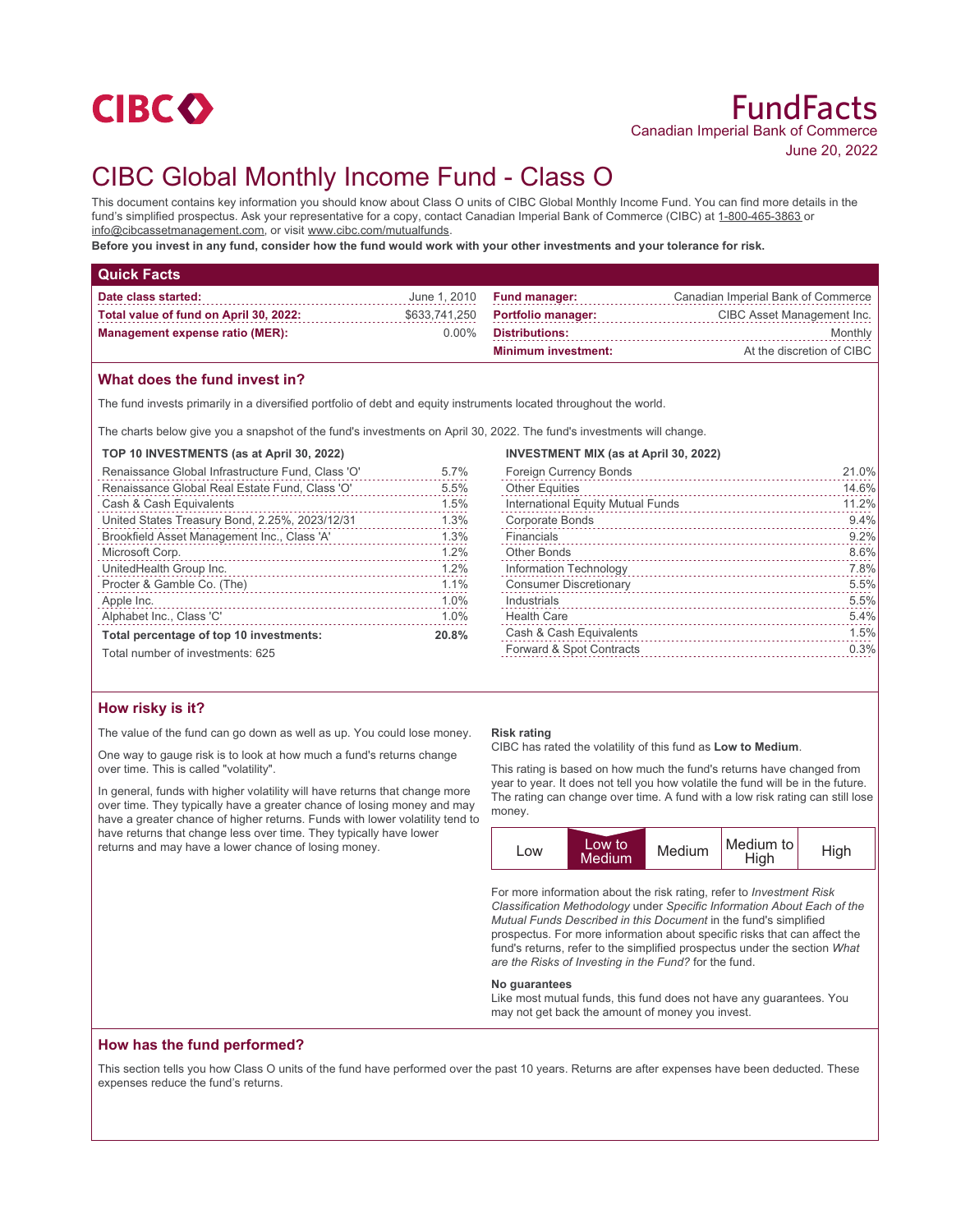# **FundFacts**

#### **YEAR-BY-YEAR RETURNS**

This chart would generally show how Class O units of the fund performed in each of the past 10 calendar years. However, year-by-year returns for Class O units of the fund have not been presented for 2014 and 2015 because Class O units were not outstanding for a full calendar year in either of those periods. Class O units dropped in value in 1 of the 8 years shown. The range of returns and change from year to year can help you assess how risky the fund has been in the past. It does not tell you how the fund will perform in the future.



#### **BEST AND WORST 3-MONTH RETURNS**

This table would generally show the best and worst return for Class O units of the fund in a 3-month period over the past 10 calendar years. However, the best and worst 3-month returns are only being presented for the years 2012 to 2013 and 2016 to 2021 since Class O units were not outstanding for a full calendar year in 2014 or 2015. The best and worst 3-month returns could be higher or lower in the future. Consider how much of a loss you could afford to take in a short period of time.

|                     | <b>Return</b> | 3 months ending | If you invested \$1,000 at the beginning of the period |
|---------------------|---------------|-----------------|--------------------------------------------------------|
| <b>Best return</b>  | $8.4\%$       | March 31, 2019  | Your investment would rise to \$1,084                  |
| <b>Worst return</b> | $-12.8\%$     | March 31, 2020  | Your investment would drop to \$872                    |

#### **AVERAGE RETURN**

The annual compound return of Class O units of the fund has not been presented because Class O units have not been outstanding continuously since inception.

| Who is this fund for?                                                                                                               | A word about tax                                                                                                                                                                                                                                                                                     |
|-------------------------------------------------------------------------------------------------------------------------------------|------------------------------------------------------------------------------------------------------------------------------------------------------------------------------------------------------------------------------------------------------------------------------------------------------|
| Investors who:<br>• are seeking a reasonably consistent level of monthly distributions; and<br>• are investing for the medium term. | In general, you will have to pay income tax on any money you make on a<br>fund. How much you pay depends on the tax laws where you live and<br>whether or not you hold the fund in a registered plan such as a<br>Registered Retirement Savings Plan (RRSP) or a Tax-Free Savings<br>Account (TFSA). |
|                                                                                                                                     | Keep in mind that if you hold your fund in a non-registered plan, fund<br>distributions are included in your taxable income, whether you receive<br>them in cash or have them reinvested.                                                                                                            |

## **How much does it cost?**

The following tables show the fees and expenses you could pay to buy, own, and sell Class O units of the fund. The fees and expenses - including any commissions - can vary among classes of a fund and among funds. Higher commissions can influence representatives to recommend one investment over another. Ask about other funds and investments that may be suitable for you at a lower cost.

## **1. SALES CHARGES**

There are no sales charges payable when you buy, switch, or sell Class O units of the fund.

#### **2. FUND EXPENSES**

You don't pay these expenses directly. They affect you because they reduce the fund's returns.

As at December 31, 2021, the expenses for Class O units of the fund were 0.03% of its value. This equals \$0.30 for every \$1,000 invested.

|                                                                                                                                                                                    | Annual rate<br>(as a % of the fund's value) |
|------------------------------------------------------------------------------------------------------------------------------------------------------------------------------------|---------------------------------------------|
| Management expense ratio (MER)<br>This is the total of the fund's operating expenses for Class O units of the fund. No management fees are charged in<br>respect of Class O units. | $0.00\%$                                    |
| Trading expense ratio (TER)<br>These are the fund's trading costs.                                                                                                                 | 0.03%                                       |
| <b>Fund expenses</b>                                                                                                                                                               | 0.03%                                       |